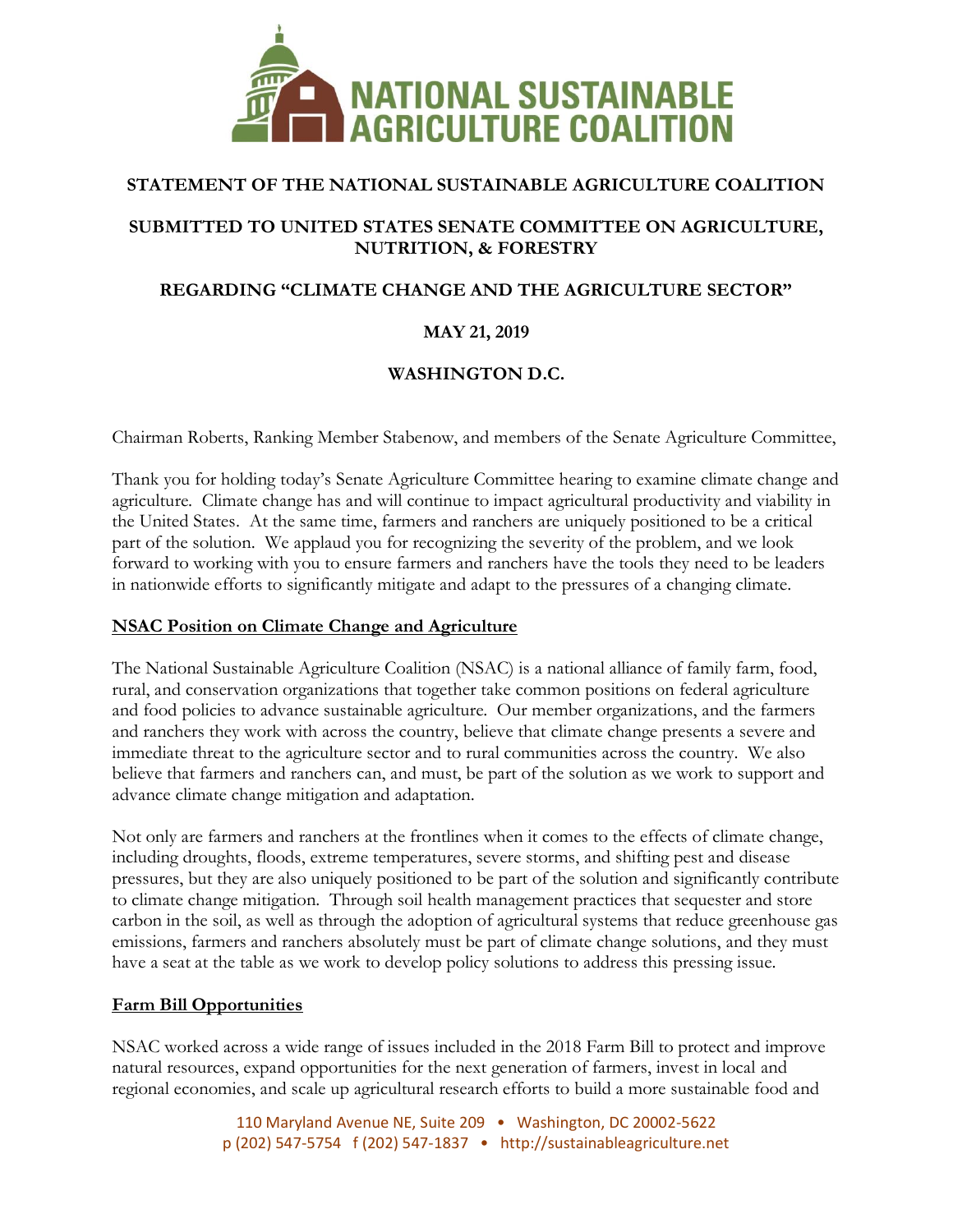farming system. We thank you for your leadership and tireless efforts to pass a strong, bipartisan farm bill, and we look forward to continuing to work with you on farm bill implementation in the months and years ahead. As you know, the 2018 Farm Bill included several important provisions to help advance climate change mitigation and adaptation, including, but not limited to, the following:

- Increased payment rates for conservation activities that build soil health, including cover crops, resource conserving crop rotations, and advanced grazing management;
- Priority for conservation activities and systems that build soil health and address weather volatility;
- Establishment of on-farm soil health demonstration trials for innovative practices;
- Increased funding to protect agricultural land from development and to restore and protect wetlands;
- Strengthened protection of native grasslands that provide enormous carbon storage benefits;
- Addition of new soil health priorities within agricultural research programs and increased funding for organic research;
- Inclusion of public plant breeding provisions to increase farmers' access to the most productive and well-adapted seeds for their operations, geographies, and a changing climate;
- Clarification of the definition of cover crop termination in order to reduce farmers' fears that cover cropping could risk their crop insurance coverage; and
- Requirement for USDA to identify available data relevant to conservation practices and the effects of conservation adoption on crop yields, farm and ranch profitability, and soil health.

The implementation of these important provisions will be critical to supporting farmers and ranchers in their efforts to mitigate and adapt to climate change. We look forward to working with you and with USDA to ensure successful implementation of these provisions, as well as working with our member organizations across the country on outreach to promote these opportunities and ensure farmers and ranchers can utilize and benefit from these important provisions.

### **Addressing the Severity of the Crisis**

Given the severity of climate crisis, as well as the need for incentives and support for farmers and ranchers on the frontlines of climate change, we also believe it is critical to scale up the resources and tools available for climate change mitigation and adaption. In order to reduce the risk to producers in shifting to new climate-friendly agricultural systems, we need to invest in relevant financial incentives, technical assistance, and research.

It is essential that any national climate policy recognize the role that agriculture can and must play in avoiding the worst impacts of climate change, increasing soil health and carbon sequestration, and reducing greenhouse gas emissions. Climate change threatens agricultural productivity, as well as the viability and profitability of farmers and ranchers across the country. We need policy solutions that not only support farmers and ranchers in adapting to these pressures and building resilient agricultural systems, but that also provide them with the tools and resources to play a leading role in mitigating the effects of climate change through carbon sequestration and greenhouse gas emission reductions.